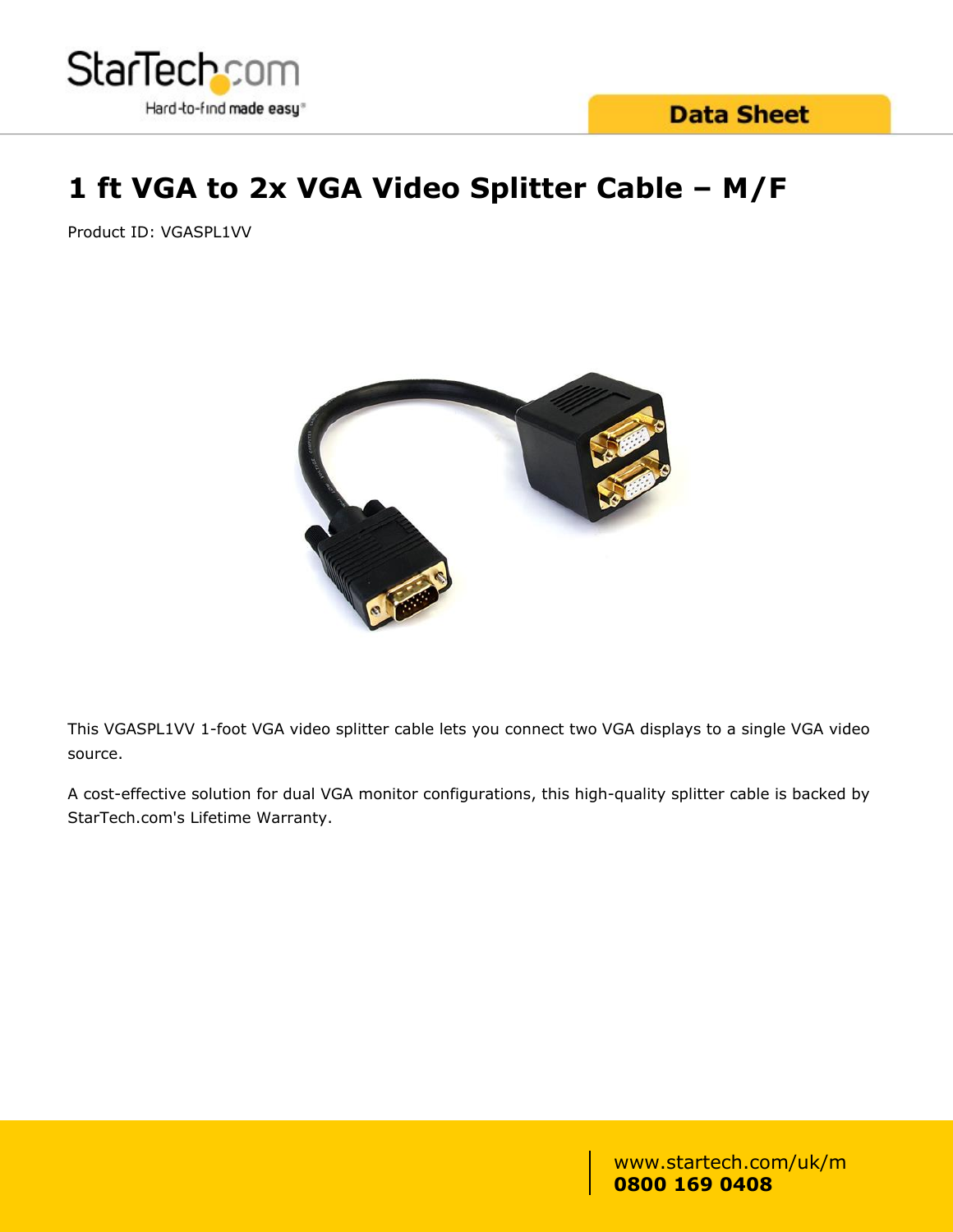

### **Data Sheet**

#### **Certifications, Reports and Compatibility**





#### **Applications**

- Easily enable one VGA signal to be connected to two displays
- Drive two displays from one source using just a cable

#### **Features**

- Split a single VGA signal into two
- No power adapter required

www.startech.com/uk/m **0800 169 0408**